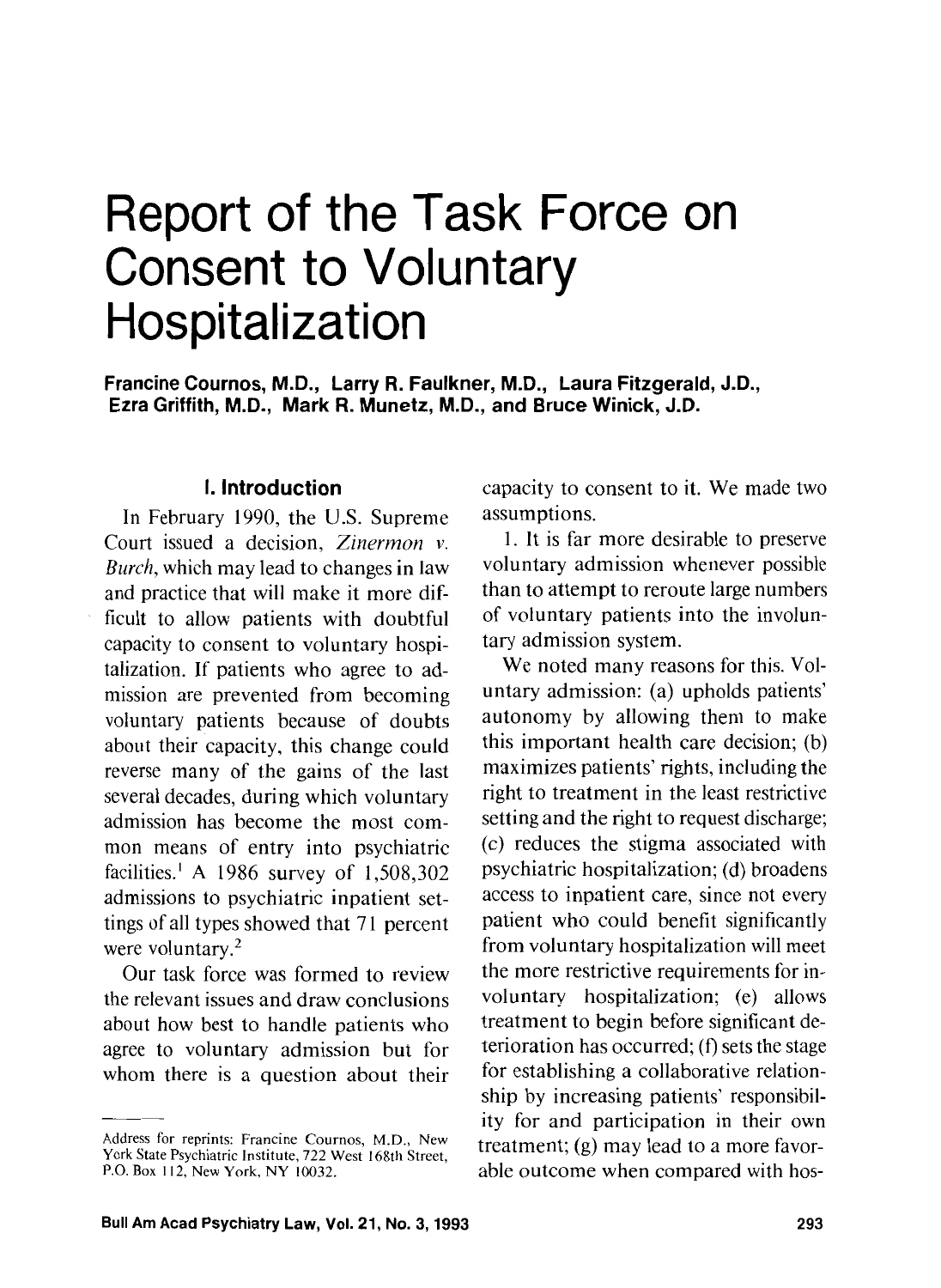pitalization undertaken on an involuntary basis; (h) avoids the vastly increased costs to both the mental health and judicial systems that would occur if large numbers of voluntarily admitted patients were handled as involuntary admissions.

2. The primary safeguards for patients who are voluntarily hospitalized are clinical, and not legal.

The Zinermon decision highlights the need to assure that widely recognized clinical safeguards are carried out with every hospital admission: namely, that a physician assures that the admission is necessary and appropriate, that the diagnoses and treatment plans are periodically reviewed, and that the need for continued hospitalization is adequately documented.

Our recommendations therefore emphasize both the importance of preserving voluntary admission and the essential nature of clinical safeguards.

# **II. Summary of Zinermon v. Burch**

Darrell Burch, whose condition was later diagnosed as paranoid schizophrenia, was found wandering along a Horida highway, bruised, bloody, and diso riented. ${}^{3}$  He was taken to a community mental health center for evaluation. Upon arrival, Burch was hallucinating and confused, and stated that he believed he was "in heaven." At the request of the staff member, Burch then signed forms giving his consent to voluntary admission to the facility and authorizing treatment.

After three days at this facility, Burch

was transferred to a state hospital. On arrival at the hospital, he was given additional admission forms by a clerical worker and, after signing them, was considered a voluntary patient. Apparently, no clinical or other staff member inquired into Burch's competency to execute the forms. They were accepted at face value even though under Florida law a patient who desires voluntary admission must make "application by express and informed consent," and there was much in Burch's hospital record that suggested he lacked the capacity to make such application.

Burch remained hospitalized for five months without a hearing or any other review of his voluntary status. After discharge, he filed a federal civil rights action against various officials at the state hospital, alleging that he was deprived of his liberty without due process when they admitted him to the hospital as a voluntary patient, since he was incompetent to give his informed consent.

The Court's ruling had a narrow and highly technical focus. It concerned whether the application of a specific section of the federal civil rights laws was a remedy available to Burch. The decision explicitly stated that the question of whether a voluntary patient must be competent to consent to admission was not before the Court, and would not be decided. '

Nonetheless, the Court expressed a broad range of concerns apart from the decision itself. The Court questioned whether hospital personnel should assume that a mentally ill patient who agrees to voluntary admission is making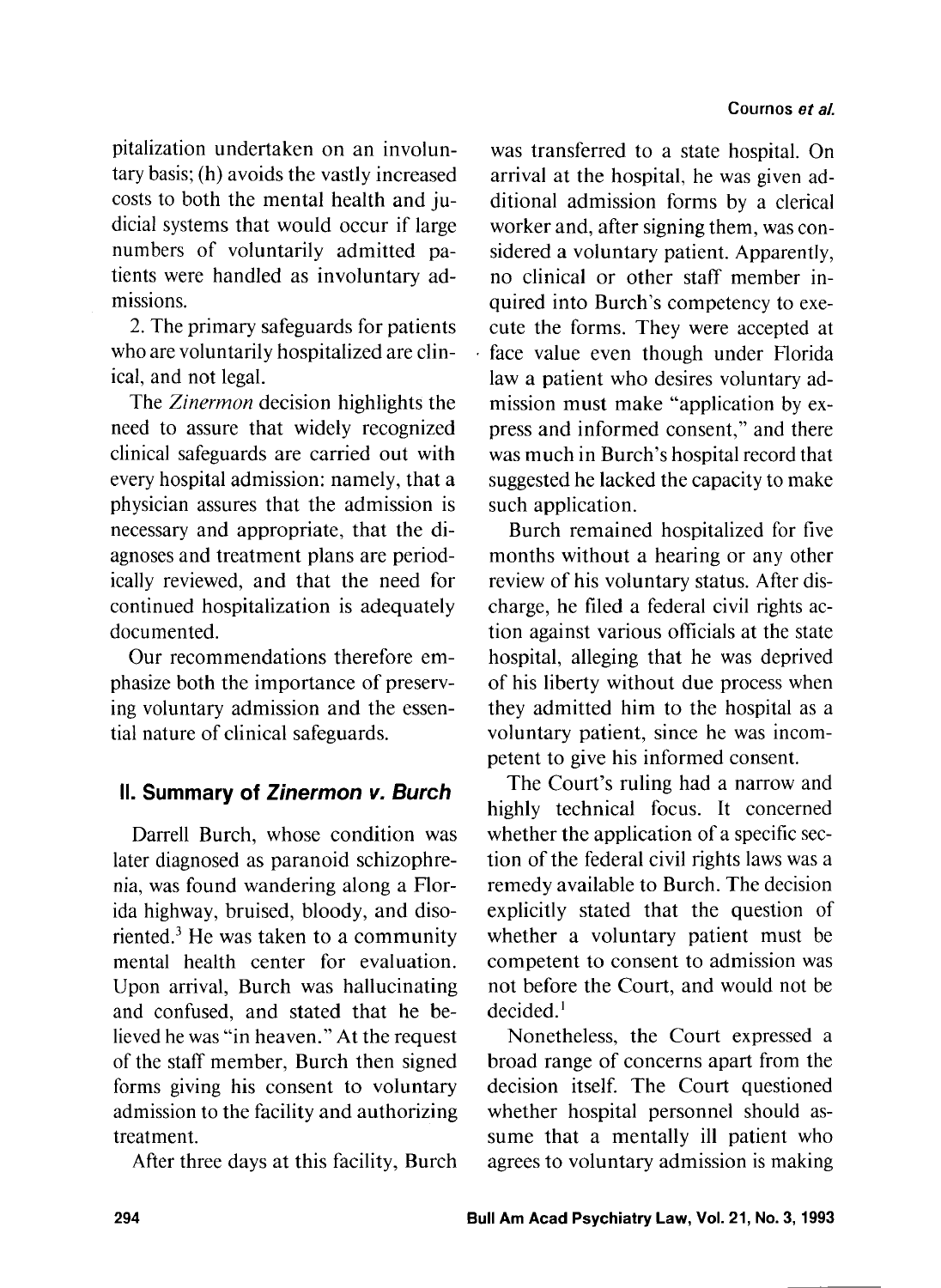"a knowing and willful decision" about hospitalization. The majority also affirmed that the manner of Burch's confinement "clearly infringe(d) on his liberty interest.''

Although technically not deciding the question, the Court suggested the existence of a new substantive due process requirement of competency to consent to voluntary hospitalization, and a related procedural due process requirement that such competency be determined prior to admission. Moreover, although only a community mental health center and state hospital were involved, the Court's decision might be applicable to other psychiatric facilities as well. If Zinermon's language is read this broadly, existing practices concerning voluntary admission will need substantial reexamination.

Zinermon, however, need not be read this broadly. $4$  First, the suggestion that there should be an inquiry into the competency of patients who consent to voluntary hospitalization appears in dicta, which neither the Court itself nor other courts are bound to follow. In any case even if further inquiry were deemed necessary, the Court's opinion does not indicate the nature of the required procedure. It should not be assumed that a judicial hearing would be necessary. $4-6$ 

## **Ill. The Problem Posed by the Zinermon Decision**

The Zinermon decision calls our attention to some problems, largely unexamined until now, that may arise when patients assent to voluntary admission but have doubtful capacity to do so. Under these circumstances, patients may not be able to understand the nature and purposes of inpatient admission, or to assess the costs and benefits of hospitalization over time. To address these concerns, standards must be established for identifying patients who may lack capacity to consent to admission and procedures defined for protecting their interests, while at the same time encouraging the use of voluntary hospitalization. As is so often the case, when a previously unstudied mental health practice is exposed to sustained scrutiny, the need for improvement becomes evident.

It must be said at the outset, though, that remedies are best sought in better clinical safeguards.<sup>7</sup> In reviewing Burch's experience, the court noted a lack of attention by clinicians as to whether Burch was a suitable voluntary patient, stating ". . . he was simply given admission forms to sign by clerical workers." In addition, he continued as a voluntary patient for five months "without a hearing or any other procedure" to review the appropriateness of this status. These are problems that clinicians can correct without resort to legal proceedings.

## **IV. State Statutes and Practices Concerning Voluntary Hospitalization**

Massachusetts enacted the nation's first provision for voluntary hospitalization in 1881.<sup>8</sup> By 1969, only Alabama lacked a provision for voluntary hospi-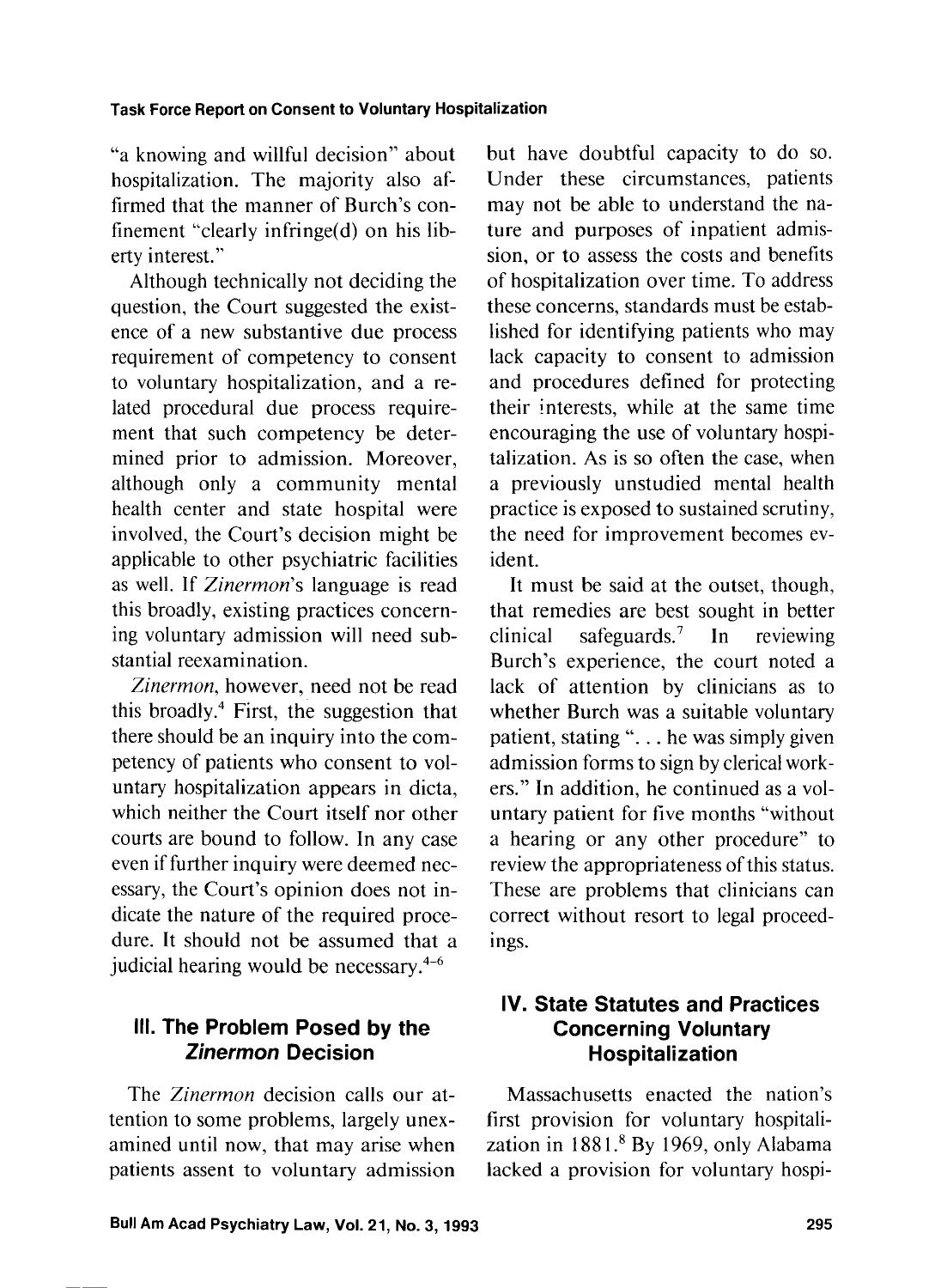talization. $8$  To understand the impact of *Zinermon* and the potential costs and benefits to patients, we need to examine how law and practice differ from state to state.

*A. Requirements for Admission* At the time of voluntary admission, three factors can be considered in the decision to admit the patient: appropriateness, voluntariness, and capacity. To ascertain which of these are required by law, we reviewed voluntary admissions statutes in all 50 states between September 1990 and December 1990 using statute books and computer-based legal retrieval systems.

Almost all states require a determination of appropriateness. Less than one-third of states explicitly require a determination of voluntariness; less than one-third require a determination of capacity. In Florida, where *Zinermon* originated, a review of all three elements was mandated, but clearly most states have elected to adopt less restrictive criteria for voluntary admission. Of those states that require one or more of these factors, only a minority mandate specific procedures for establishing their presence.

B. *Provisions for Release* It is important to know not only how easy it is for patients to gain admission, but also how difficult it is for them to successfully request discharge. A voluntary admission that requires immediate release on the request of the patient (sometimes called an informal admission) differs from a "conditional" voluntary admission, which allows for the temporary retention of a voluntary patient over the patient's objection. The potential disad-

vantages to a patient of questionable capacity who consents to voluntary admission will vary with these retention provisions. $9-11$ 

Almost every state addresses release provisions. Although several states require immediate discharge, in most states, the conditional voluntary admission model is used, allowing for a retention period of one to five days to permit initiation of involuntary commitment proceedings where this would be appro priate. $8,10$  Here, too, however, state statutes vary widely, and one state allows for a period of retention for up to 60 days. Because of the period of time required for adjudication, additional delays in release sometimes occur when a patient successfully contests a petition for commitment. Half of the states require that patients be advised concerning their right to release. In addition, 10 states permit informal admission. All informal statutes require release within 24 hours at the latest.

*C. Hospitalization Practices* In addition to variations in the state statutes themselves, there are significant differences in actual practice. This is particularly noticeable in public mental hospitals. In some jurisdictions, state hospitals admit the majority of patients on a voluntary status, in others on an informal status, and in still others on an involuntary status. The degree of concern about *Zinermon* increases in states where the proportion of patients admitted voluntarily is greater.

*D. State Responses to Zinermon* Our task force sampled state responses to the *Zinermon* decision and found most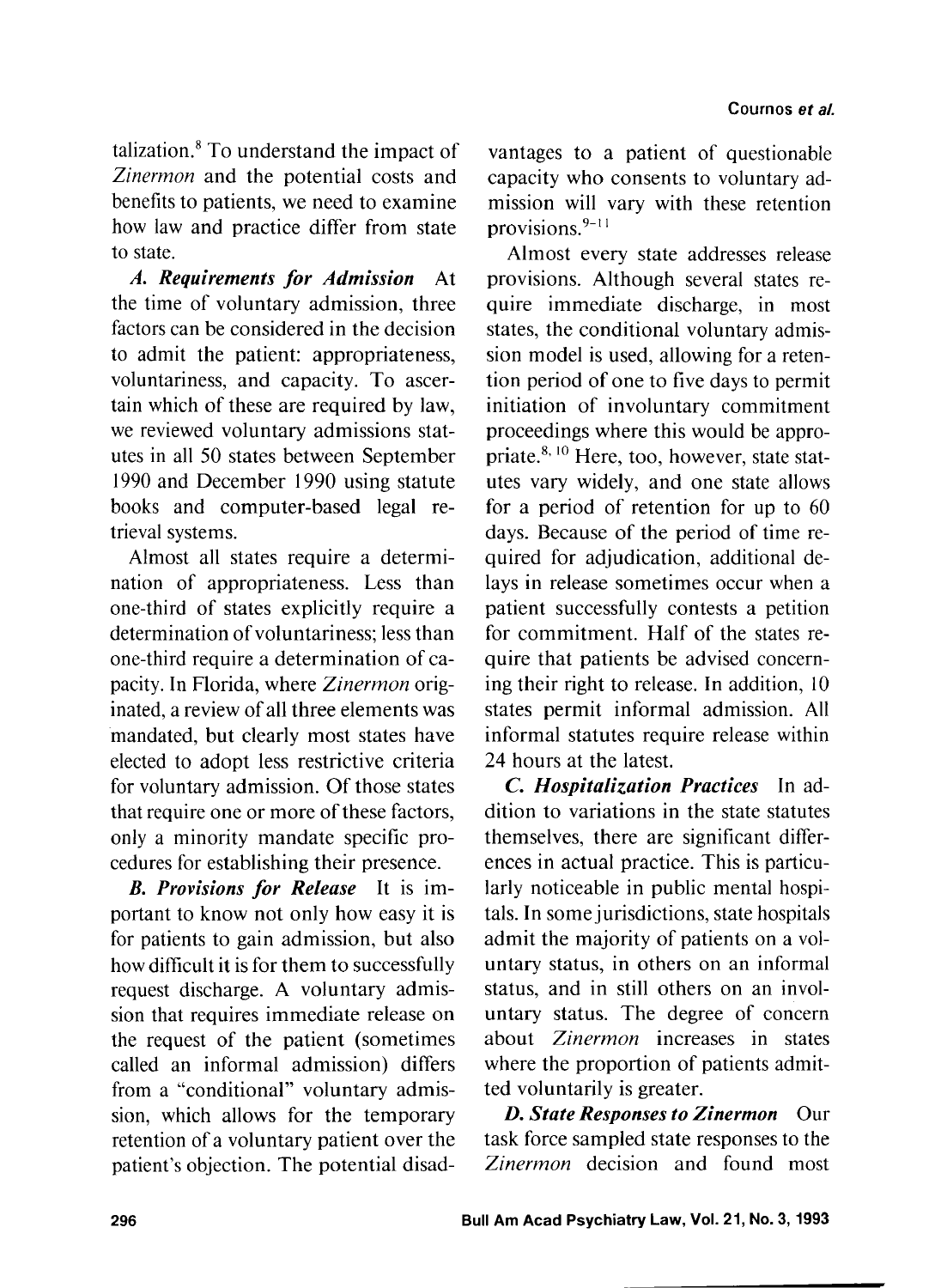states had not introduced new legislation or regulations. However, some state mental health agencies were instituting or recommending changes in procedure or practice such as documenting capacity at the time of admission, using informal admission more often, or appointing guardians in more cases. One state passed a court rule several months following the *Zinermon* decision requiring judicial hearings for voluntary patients within 20 days of either admission or conversion from an involuntary to a voluntary status. However, plans for this change were under way prior to the *Zinermon* ruling. In Florida, where this case originated, proposed revisions to the Florida Administrative Code were developed. But the changes were not implemented because interested parties argued forcefully that these revisions would deprive many patients of voluntary admission. There is continuing work to develop appropriate and acceptable changes in rules or statutes.

Concerns expressed by mental health lawyers in response to *Zinermon* included the following:

1. State statutes that favor voluntary over involuntary admission discourage or even prevent channeling assenting patients of doubtful capacity into the involuntary admission system.

2. Patients currently in the hospital on a voluntary status who have questionable capacity may not meet criteria for commitment.

**3.** Introducing the idea that mental patients have to prove their competence could create vast problems in other areas, such as the right of patients to

receive and control their own entitlement benefits.

4. Systematic review of capacity may have major impact on adult patients who are mentally retarded or elderly.

5. Determining a patient's capacity requires a very subjective judgment.

Our proposed model for responding to *Zinermon* attempts to be sensitive to these concerns and flexible enough to be used by states operating under varying regulations and accepted practices.

# **APA Guidelines on Voluntary Hospitalization**

The American Psychiatric Association strongly believes that it is preferable, wherever possible, for patients to be able to initiate their own psychiatric treatment. Voluntary admission represents progress in the humane and respectful treatment of people with mental illness. Until well into the 20th century, inpatient psychiatric hospitalization in the United States was available mainly to those who had been formally committed $12$  through legal procedures borrowed, with little modification, from criminal law.<sup>13, 14</sup> As mental disorders came to be viewed more as illnesses than moral defects, a transition from a legal model of commitment to a medical model of voluntary hospitalization occurred.<sup>15</sup> We believe preserving this medical model is in the interest of all parties-patients, their families, mental health professionals, and the judicial system.

The challenge raised by *Zinermon* is how to protect patients who may be too incapacitated to make a fully informed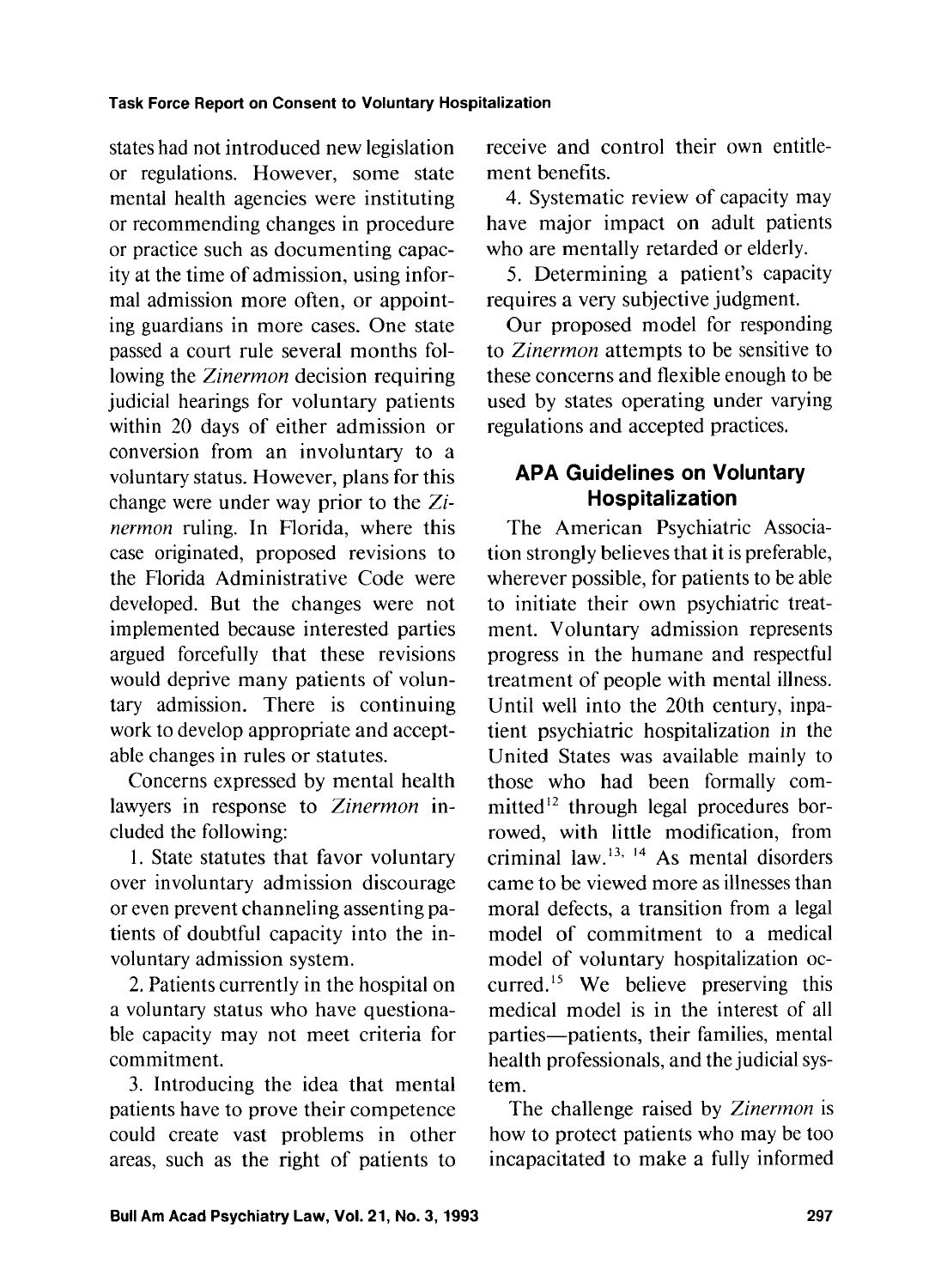decision while continuing to encourage the use of voluntary admission. The APA established safeguards for voluntary admission a decade ago in its policy statement "Guidelines for Legislation in the Psychiatric Hospitalization of Adults."<sup>16</sup>

These guidelines direct the admitting physician to address all three factors that pertain to the voluntary admission of a patient-appropriateness, voluntariness, and capacity. In Section 5.A.3 the guidelines specifically address the problem of a voluntary patient who may lack capacity in the following way:

If the responsible psychiatrist (optional provision: "the responsible physician") has substantial reason to believe that a person seeking to admit himself or to consent to further hospitalization lacks capacity to make an informed decision concerning treatment, he shall obtain, in addition to the consent of the patient, the informed consent of the patient's next of kin or guardian. The responsible psychiatrist (optional provision: "the responsible physician") shall renew his effort to obtain the informed consent of the patient if the patient regains the capacity to make an informed decision concerning treatment.

The task force believes these Guidelines form a sound foundation for protecting voluntary patients. However, the Guidelines fail to address certain issues raised by the *Zinermon* decision. Insofar as third party consent to voluntary admission is appropriate and permitted in a given state, it need not be restricted to the next of kin or a guardian. A third party decision maker could be an individual designated by health care proxy or any other surrogate that the law permits.<sup>17</sup> Even so, many severely mentally ill patients presenting for admission will

not have any third party decision maker available to participate in this urgent decision. In addition, the existing guidelines do not distinguish among standards for capacity to consent to hospitalization, capacity to refuse hospitalization, and capacity to consent to or refuse treatment. Finally, the Guidelines do not specifically deal with post-hospitalization procedures for the protection of the interests of assenting patients with doubtful capacity.

An adequate response to *Zinermon*  therefore requires modification of the direction taken by the Guidelines. We describe below the two elements of that response: standards for identifying those patients who may lack capacity to consent to voluntary hospitalization, and procedures for protecting the interests of such patients while continuing to encourage the use of voluntary hospitalization.

# **VI. Capacity to Consent to Voluntary Hospitalization**

There is no single definition of capacity,  $18-23$  although any definition contains within it an attempt to balance individual autonomy on the one hand and the protection of the patient's needs and the public's safety on the other. A definition must be adjusted to the particular costs and benefits of a given situation.<sup>19, 21, 22</sup>

*A. Standards* of *Capacity* In this section, we use the term capacity to refer to a patient's decision-making ability as determined by a physician and avoid the term competence, which is often associated with a judicial determination of decision-making ability.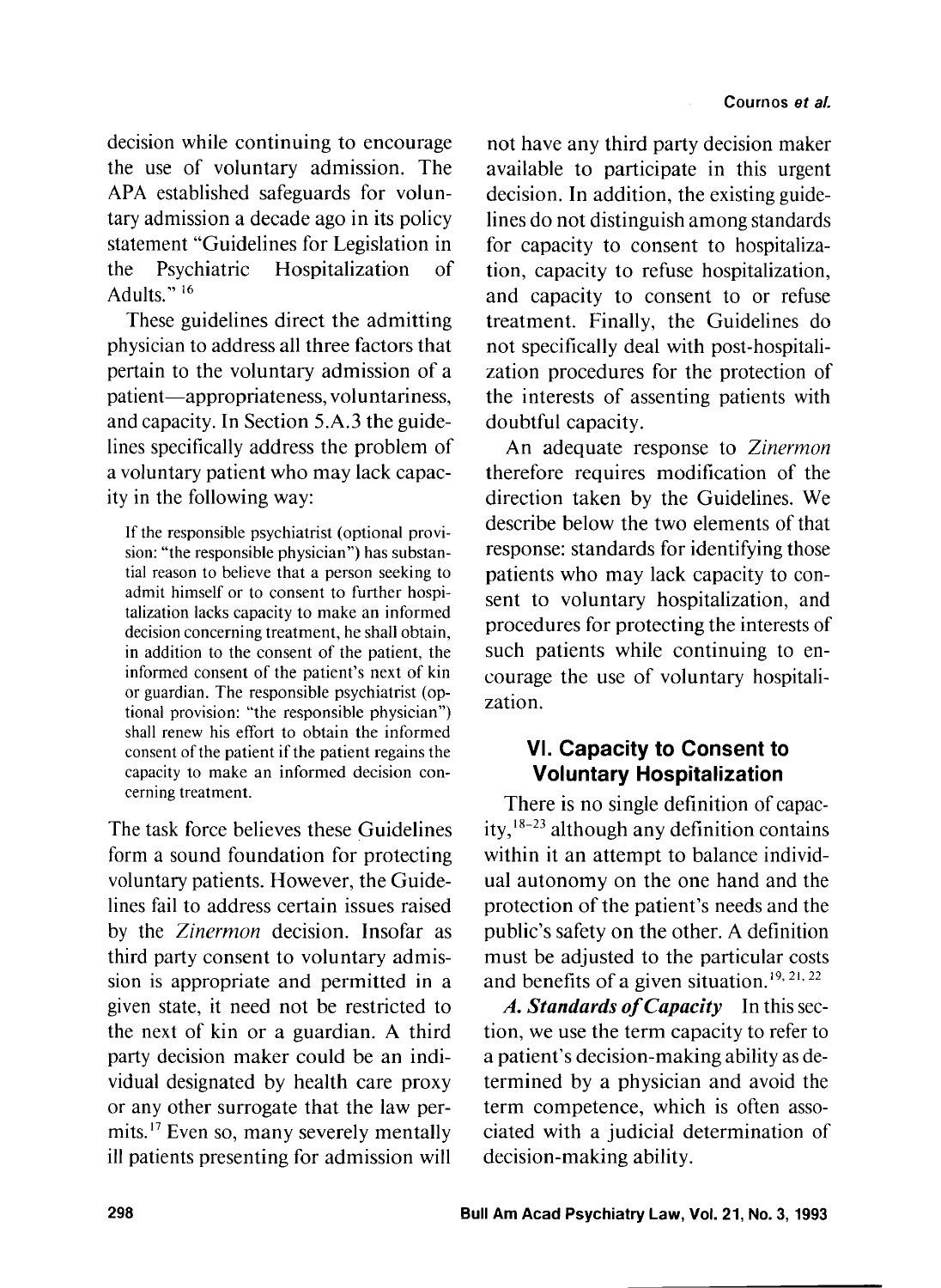A review of the literature suggests significant limitations in the decision-making capacity of medical patients in general, and of elderly medical patients in particular.<sup>23-35</sup> Despite this fact, medical patients are not generally subjected to strict tests of capacity. As the 1982 President's Commission report entitled Making *Heulth* Care **Decisions** points out, "neither the self-determination nor the well being of a patient would usually be advanced by insisting on an inquiry into the patient's decision-making capacity (or lack thereof) when patient, physician, and family all agree on a course of treatment."<sup>36</sup> In general, it is assumed that little harm will occur to the patient under these circumstances. The agreement of the admitting physician, and, where present, the family, constitutes a check on the reasonableness of the patient's decision.

Although there are differences between medical and psychiatric hospitalization, $^{3, 36}$  we believe it is in the best interest of all parties to use a similar approach, including a relatively lenient standard of capacity.<sup>21, 25</sup> The benefits to patients who accept voluntary hospitalization will, in the vast majority of cases, outweigh the costs. This is so because the patient is willing to enter the hospital, the admitting physician has concurred with the patient's decision, and the treatment team will provide clinical safeguards following admission. Under these circumstances, the interests of the patient are carefully guarded and his or her expressed wishes are not interfered with. The occasional unwarranted admission of a voluntary patient (unlikely

in most public facilities where the primary pressure is to reduce the use of hospital care) will be quickly detected with the use of proper clinical safeguards.

There is a genuine concern that some psychiatric patients may be accepted for voluntary admission when they are clearly incapable of giving consent. $^{37}$  But the issue of using legal safeguards to protect patients is most often raised when patients are at risk of receiving inadequate care.<sup>5, 38</sup> A stringent standard of capacity that would block the admission of many voluntary patients, or reroute them into the involuntary system in order to protect them from poor care, does not address the underlying problem. Inadequate care must be remedied with clinical solutions, not legal procedures.

Our task force therefore has described, for the purposes of voluntary admission, both standards of capacity for patients and clinical obligations of staff.

*B. Defining a Standard of Capacity for Consent to Voluntary Hospitalization* It is probably a good idea to screen the capacity of each potential voluntary patient since some patients will lack even the most basic understanding of the decision to accept voluntary hospitalization.<sup>18, 29, 39-41</sup> The goal of the screening is to identify this group, not to make every patient pass a laborious capacity test.4 This inquiry should be clinical rather than judicial and should use an undemanding threshold for determining capacity. A requirement for a routine brief clinical assessment of capacity is simple and inexpensive, and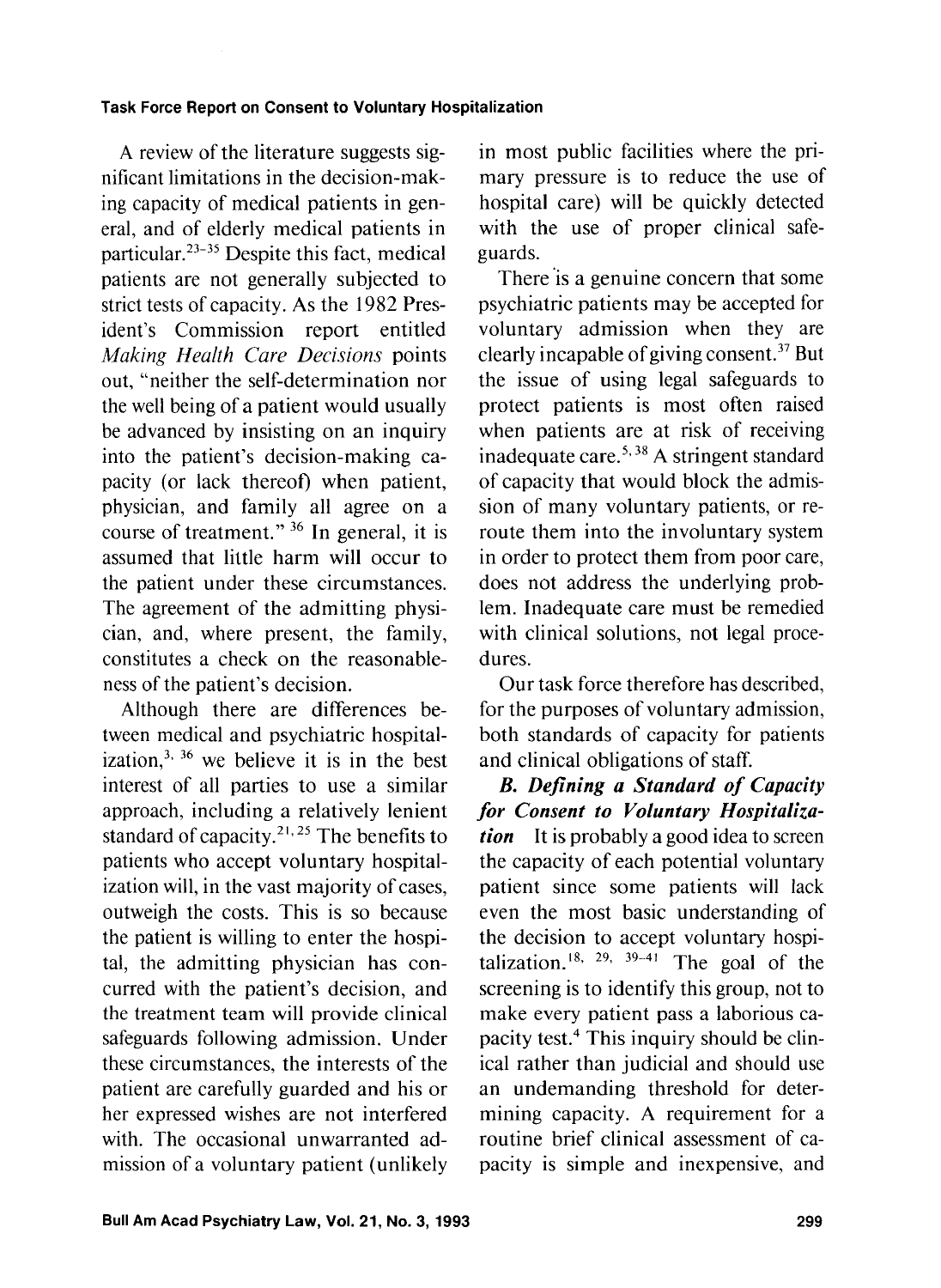minimizes the need for formal legal proceedings.

But what definition of capacity should be used at the time of this screening? To answer this question, we considered four widely accepted tests of capacity: (1) communicating choices, (2) understanding relevant information, **(3)** appreciating the situation and its consequences, and (4) manipulating information rationally. Our task force recommends using the first two tests of capacity: communicating choices and understanding relevant information. $20$ 

A patient can be considered for voluntary admission if the choice communicated by the patient is one of assent to the admission. This requires that the patient, by verbal, written, or behavioral actions, express agreement with the admission decision. Coercion to obtain agreement is not appropriate. $42$  Any level of objection by the patient is incompatible with voluntary admission, and a patient who objects can only be considered for commitment.

A patient who can express no opinion whatsoever is not an appropriate candidate for voluntary admission. How such a patient should then be handled will depend on the procedures available under state law. In some states, for example, a guardianship procedure can be initiated. In others, a less formal method of surrogate consent (by the next of kin, for example) may be available. In still others, the only available procedure may be involuntary commitment. Although the admission procedure utilized in these cases will have to be derived from the governing statutes in a particular

state, we encourage the use of some formal method of surrogate decision making based solely on the patient's need for hospitalization, rather than reliance on the civil commitment process, which, in our view, is most appropriate for objecting patients.

If the patient has communicated a preference for admission, meeting the capacity standard "communicating choices," the psychiatrist must then determine whether the patient meets the "understanding relevant information" standard. This need not involve a formal interview when it is obvious to the psychiatrist that the patient is capable. Concerns about capacity should be documented in the medical record. A capable patient under the standards defined by the task force is one who: i. understands that he/she is being admitted to a psychiatric hospital or ward for treatment, and ii. understands release from the hospital may not be automatic, and he/she can get help from the staff to initiate procedures for release (this element is not necessary for informal admissions, for voluntary admissions that require immediate release, or for those patients who will be continuously residing on unlocked units and are free to leave at any time).

These capacity standards should be assessed only after the psychiatrist has discussed the nature of the voluntary hospitalization decision with the patient, and disclosed sufficient information to maximize the patient's opportunity to understand the decision, repeating material and inquiring as necessary to clarify misunderstandings.<sup>24, 43</sup>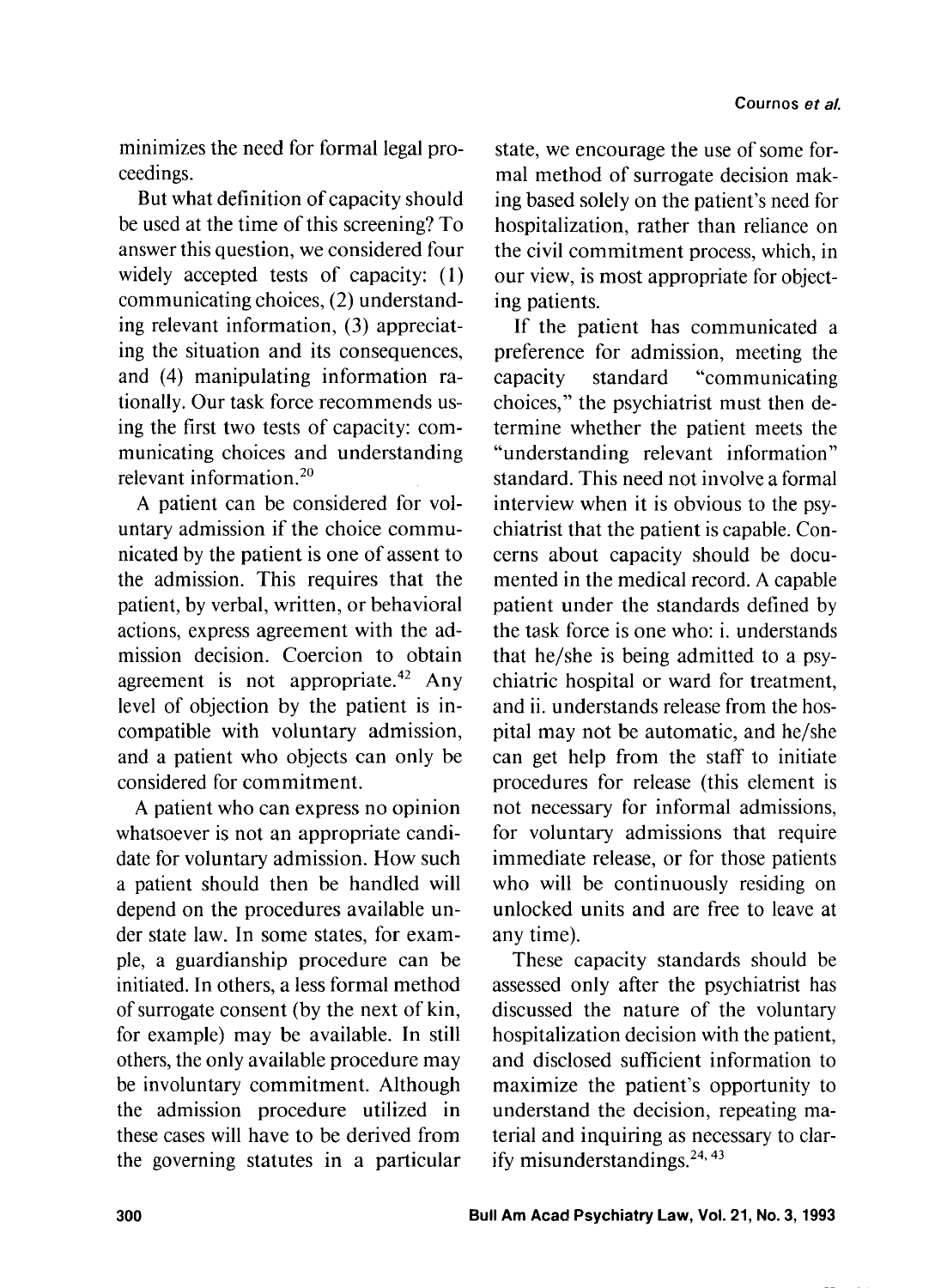The task force believes that this threshold for capacity is lenient but meaningful, set at a level that most patients currently admitted on a voluntary status would pass. $39, 41, 45$  The costs and benefits weight heavily in favor of allowing patients to choose voluntary hospitalization. Other decisions may call for other standards and tests of capacity need to be appropriate to the specific context.<sup>21, 52</sup> Our definition of capacity assures that decisions about hospitalization made by obviously incapacitated patients are not accepted without further protection being afforded, and that due process is respected. At the same time, consenting patients who demonstrate some capacity and are clinically in need of hospitalization can have their requests honored.

More rigorous standards of capacity have been applied to patients who refuse hospitalization or treatment.<sup>5, 7</sup> We believe the practice of applying a higher capacity standard for refusing treatment than for accepting it takes into account the greater harm that may follow from the failure to accept necessary medical care, and is consistent with the approach of most commentators on this issue.<sup>21, 36, 52</sup> The harm of allowing severe mental illness to go untreated can be substantial.

**C.** *Procedure for Capacity Assessment* The assessment of capacity can usually be performed unobtrusively in the course of a routine psychiatric examination prior to admission. If a patient is obviously capable, no action need be taken. If there are doubts about a patient's capacity to consent to voluntary admission, they should be documented in the medical record.

## **VII. Procedures for Admission of Assenting Patients Whose Capacity Is in Doubt or Impaired**

Using the above approach, some assenting patients will have doubtful or impaired capacity. In some states, provisions already exist to deal with this problem. State law may permit an assenting patient who does not appear capable to be admitted on a voluntary status with involvement by a third party. In these cases, the decision maker might be the next of kin, a guardian, a designated substitute decision maker, etc. Wisconsin law, for example, allows a patient who is unwilling or unable to sign an application for admission, but who does not indicate a desire to leave the treatment facility, to be admitted on a voluntary status for up to seven days. A guardian ad *litem* is appointed within 24 hours after a patient is admitted under this procedure. A separate provision authorizes a facility's treatment director to admit an individual temporarily when there is reason to question the competency of that person. The director must apply to the court for appointment of a guardian within 48 hours of admission. The guardian may then admit the person as a voluntary patient, so long as the patient does not object.

Another alternative is to permit a patient whose competence is in question to sign in, and then provide access to a judicial hearing once the patient is in the hospital. This happens, for example, in Ohio. Laws permitting the voluntary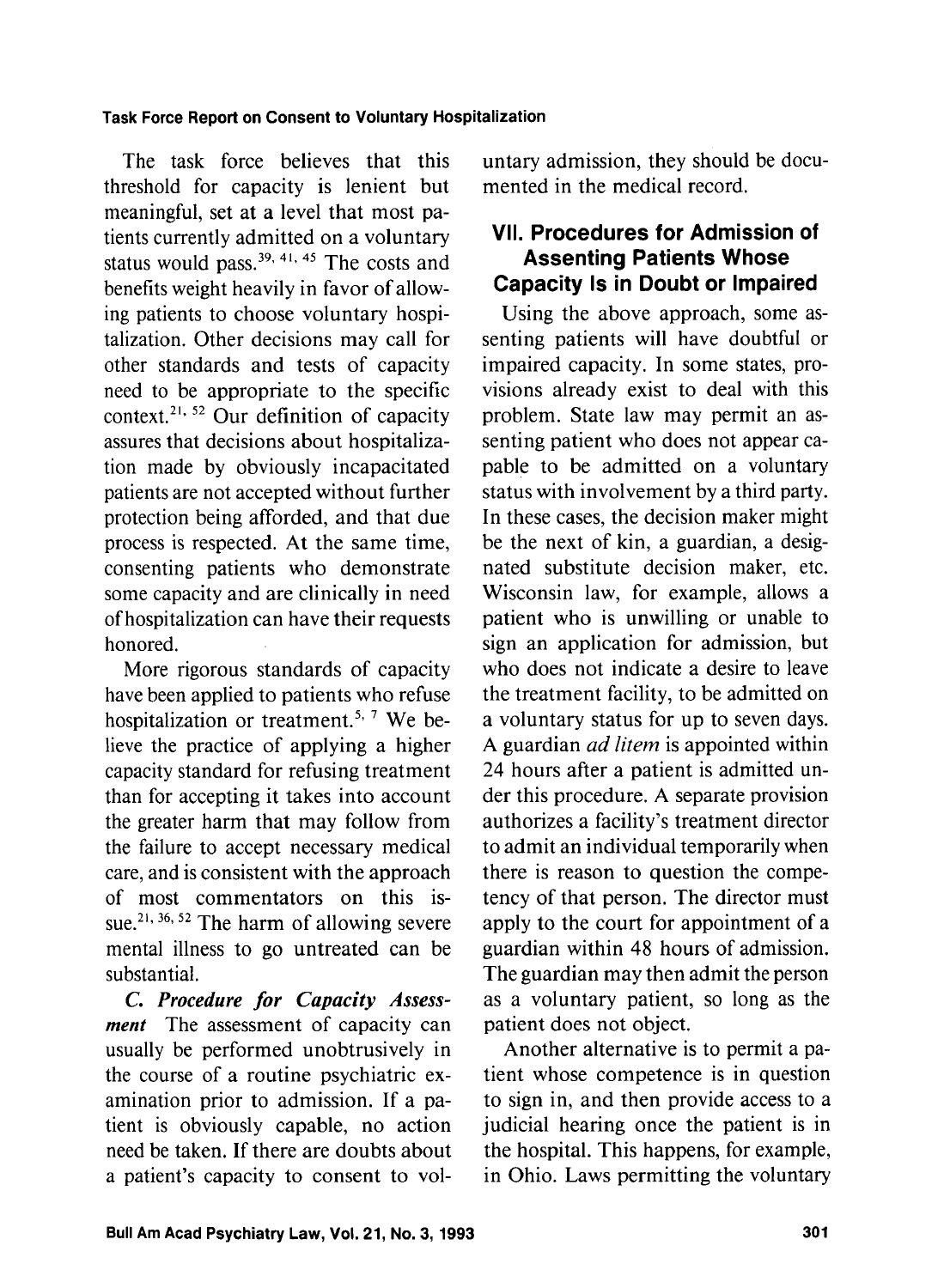admission of assenting patients with doubtful capacity vary considerably from state to state.

Our task force recognizes the value of these laws and acknowledges that there will be further developments in this area. We favor approaches that avoid lengthy and costly judicial involvement, and that respect the assent of patients to voluntary hospitalization whenever that appears to be in their interests.I8. **5'3 <sup>53</sup>** We recommend, therefore, that assenting patients whose capacity is in doubt or impaired be admitted on a voluntary status when an admitting psychiatrist concurs that hospitalization is in the patient's interest.

The patient's capacity should be reviewed by the treating psychiatrist within 72 hours of admission. If, within that time, the assenting patient's capacity to consent to admission has not yet become fully evident, an independent psychiatrist should be asked to perform a supplemental evaluation of the appropriateness of the patient's hospitalization. The independent psychiatrist should be selected in a manner that minimizes conflicts of interest, or any appearance of conflicts of interest. If the independent psychiatrist confirms the appropriateness of hospitalization, the patient should be maintained on a voluntary status.

This general approach, requiring ongoing clinical assessment, fosters patients' interests in having their choices respected, while protecting their rights to adequate treatment. In many cases, doubts about assenting patients' capacity to meet the "understanding relevant

information" standard outlined earlier will be relieved in a few days. The number of patients whose capacity remains impaired more than a week will be very small. Nonetheless, it is extremely important that procedures for periodic independent review be in place in these cases.

This process of review, beginning with a reassessment of the patient's capacity by the treating psychiatrist, should be repeated periodically, perhaps every week during the first 30 days of hospitalization, and whenever the treatment plan is updated.

In the rare cases where the independent reviewer fails to confirm the need for hospitalization, the facility director will have to assume ultimate decisionmaking authority in light of his or her legal responsibilities under state law. For example, the director may want to develop an additional level of independent review to resolve the clinical disagreement between the treatment team and the independent reviewer. At a minimum, however, the director will want to assure that the patient's clinical status is carefully reviewed and to take appropriate precautions to minimize the risk of a premature discharge on the one hand, or of retaining a patient inappropriately on the other.

# **VII. Safeguards for Voluntarily Hospitalized Patients**

Regarding clinical safeguards, our task force recommends reviews of voluntariness, appropriateness, and capacity prior to admission and again within 72 hours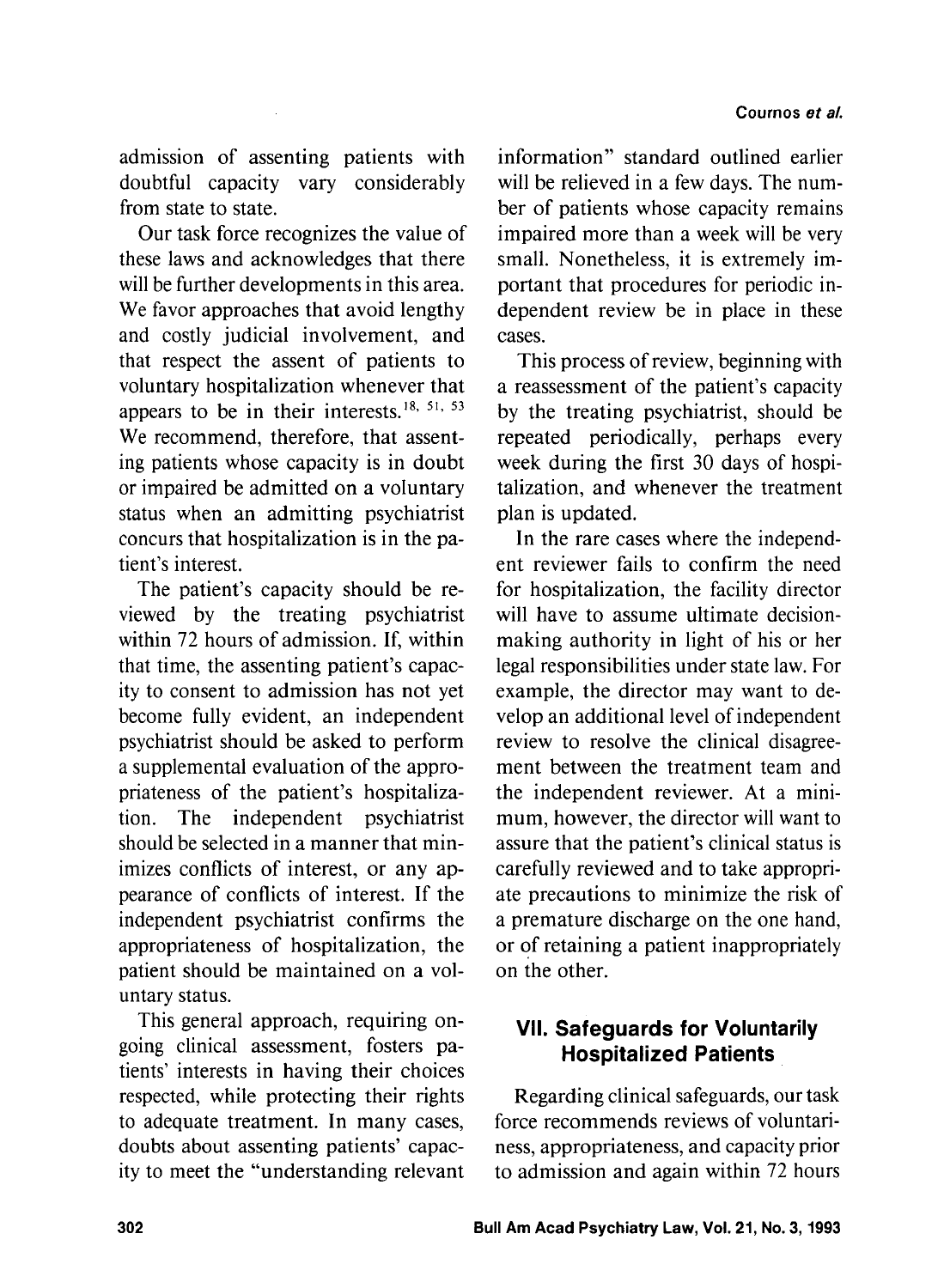after hospitalization. By the third day, the intake evaluation should be completed, and the initial treatment plan developed. Clinical reassessment and treatment plan review should occur periodically following admission. These timeframes should be updated as necessary, so that they are consistent with prevailing standards of practice and the expectations of organizations monitoring the quality of care in psychiatric settings. Periodic reviews are essential to ensure the monitoring of changes in the patient's clinical condition, and adjustments in treatment to respond to these changes.

Hospitalization should continue only if it is medically necessary, the patient is receiving active treatment, and hospitalization is the least restrictive alternative available or potentially useful. Sections 9 and 10 of the APA Guidelines for Legislation on the Psychiatric Hospitalization of Adults contain additional requirements for the provision of treatment to hospitalized patients.

Quality assurance mechanisms must be in place to review the quality of care. Existing quality assurance committees may be suitable to monitor the quality of care given to voluntary patients. Such a committee could pay particular attention to voluntary patients whose capacity is impaired. Reviews might include:

-Compatibility between the medications prescribed and the patient's diagnoses.

-Appropriateness of other psychiatric interventions.

-Appropriateness of the patient's length of stay.

-Quality of medical oversight and treatment.

The subcommittee findings could then be referred to the appropriate committee of the institution's medical staff for consideration and action.

The clinical safeguards described are the best way of assuring that voluntary admission is in the best interest of the patient and that voluntary patients do not remain in the hospital without careful ongoing reviews.<sup>54, 55</sup>

As indicated earlier, there may be a small number of patients who have assented to admission but whose capacity to understand the relevant information remains impaired for an extended period of time. In these cases we recommend coupling the ongoing clinical review of appropriateness of hospitalization with a formal surrogate decisionmaking process, after a designated period of time not to exceed 30 days.

## **IX. Summary and Conclusions-Recommendations for the Admission of Patients for Voluntary Hospitalization**

The task force recommends that state laws be modified, where necessary, to permit the following approach to voluntary hospitalization.

1. The admitting psychiatrist\* has primary responsibility for assessing the patient's voluntariness, appropriateness. and capacity prior to hospitalization.

2. The following steps are recommended on admission:

<sup>\*</sup> When a psychiatrist is not available, another physician may perform the role.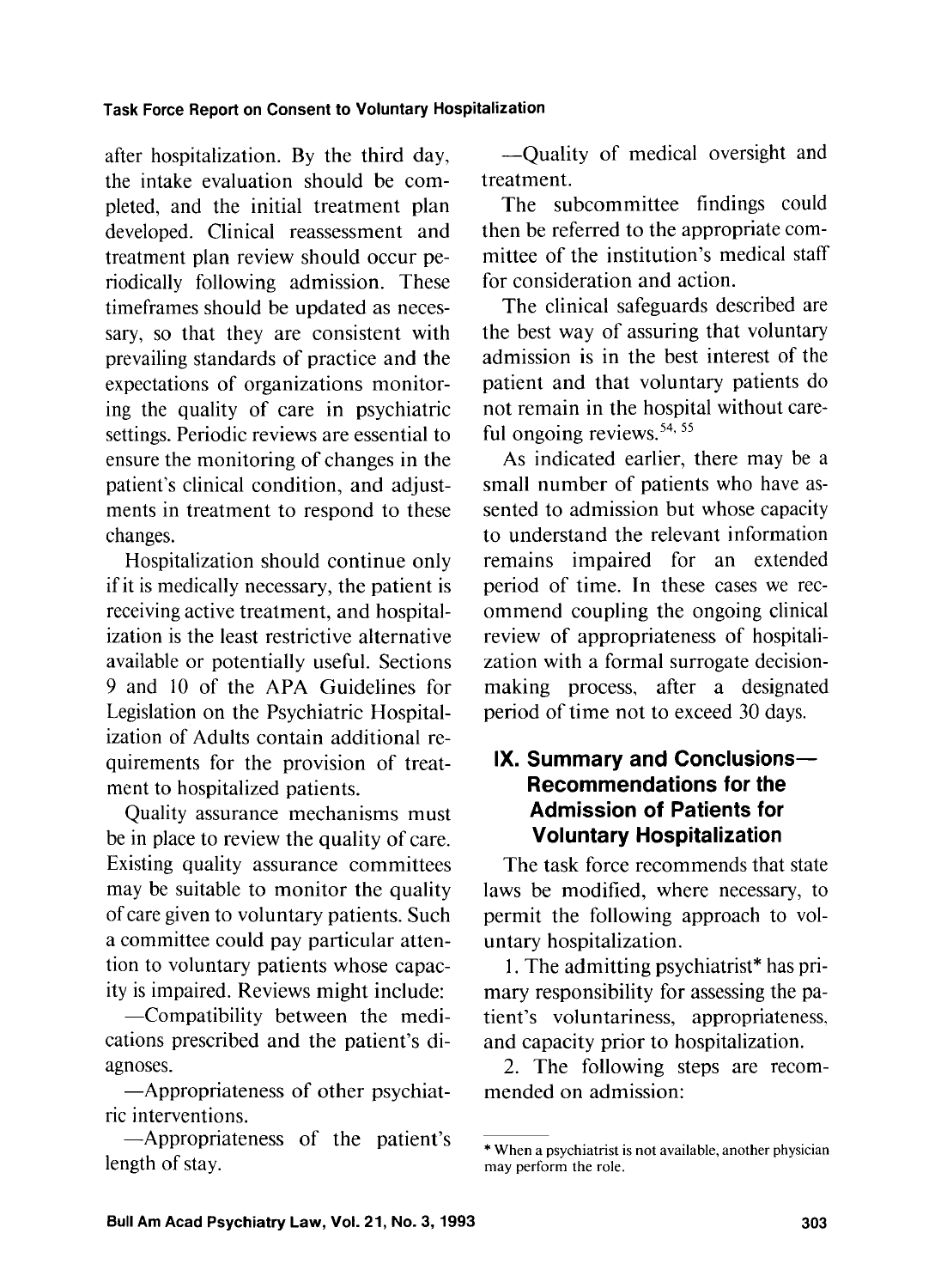(a) The psychiatrist determines appropriateness for hospitalization.

(b) The psychiatrist discusses the nature of the voluntary hospitalization decision with the patient, disclosing sufficient information to maximize the patient's opportunity to understand the decision.

(c) The psychiatrist determines whether the patient objects or assents to admission.

(d) The psychiatrist determines whether the assenting patient has capacity to accept voluntary admission using the understanding relevant information standard defined as follows:

i. The patient understands that he/she is being admitted to a psychiatric hospital for treatment.

ii. The patient understands that release from the hospital may not be automatic, and he/she can get help from the staff to initiate procedures for release (this element is not necessary for informal admissions or for voluntary admissions that require immediate release).

3. If the above examination finds the patient assenting and capable, the patient can be admitted voluntarily without any additional process.

4. If the examination finds that the patient does not assent verbally, in writing, or behaviorally, such a patient should not be hospitalized as a routine voluntary admission. Hospitalization may still be possible in accordance with state law by use of a guardianship procedure, surrogate consent, filing a petition for commitment, or any other appropriate and authorized measure.

5. If the capacity of an assenting pa-

tient is in doubt, he or she may be admitted on a voluntary status. The concerns about capacity should be documented in the medical record.

6. A voluntary patient should have his or her capacity to accept voluntary hospitalization reviewed by the treating psychiatrist within 72 hours of admission.

7. If this post-admission review finds that an assenting patient's capacity remains unclear, and that further hospitalization is indicated, our task force recommends review by an independent psychiatrist. The independent psychiatrist should be selected in a manner that minimizes conflicts of interest or any appearance of conflicts of interest.

8. If the independent psychiatrist confirms that hospitalization is appropriate and that the patient is continuing to assent to hospitalization, the patient may be continued on a voluntary status. Subsequent reviews should be performed on a regular basis while the patient remains hospitalized. These reviews will protect patients' interests and rights without involving the judicial system. In the rare cases in which the capacity of an assenting patient to understand information relevant to the admission remains impaired for an extended period of time, some formal procedure for surrogate decision making should be utilized after a designated period of time not to exceed 30 days.

9. If the independent reviewer decides at any time that further hospitalization of an assenting patient is not appropriate, the facility's medical director should assume ultimate decision-making responsibility for the case. The disposition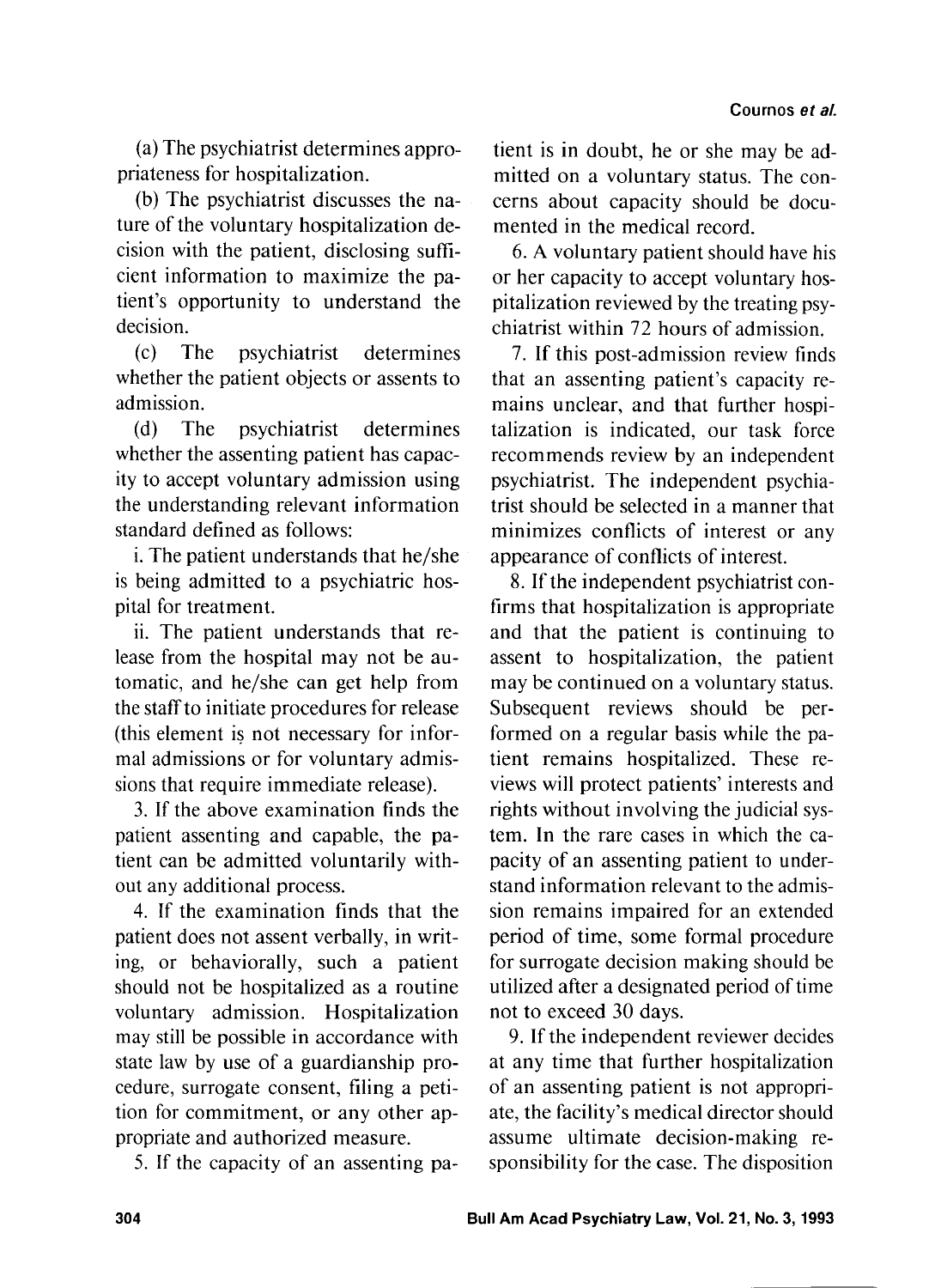by the medical director will depend upon the review procedures he or she utilizes to resolve the clinical disagreement regarding the patient's need for hospitalization and the necessity to protect the patient from both premature discharge and inappropriate retention.

10. If, at any time, a previously assenting patient withdraws his or her assent, a determination should be made regarding the patient's continued need for hospitalization. If hospitalization is still indicated, a petition may be filed for the patient's involuntary commitment or placement under guardianship, or whatever other measures authorized by state law may be undertaken, to permit the continuation of hospitalization.

1 1. All voluntary patients should have periodic reviews of the quality of their care, including, but not be limited to, a review of (a) consistency between prescribed medication and diagnoses, (b) quality of medical treatment (c) appropriateness of the treatment plan, and (d) need for continued hospitalization. Such reviews should be performed by individuals who are not immediately involved in the patient's care—for example, a quality assurance committee that reports to the medical staff. Results of these reviews should be documented in the patient's chart.

#### **References**

- 1. Appelbaum PS: Voluntary hospitalization and due process: The dilemma of *Zinermon* v. *Burch.* Hosp Community Psychiatry 4 1 : 1059-60, 1990
- 2. Unpublished data, Client/Patient Sample Survey, National Institute of Mental Health, I986
- 3. *Zinermon* v. *Burch,* 110 S. Ct. 975 (1990)
- Winick BJ: Competency to consent to voluntary hospitalization: a therapeutic jurisprudence analysis of *Zinermon* v. *Burch.* Int J Law Psychiatry 14: 169-214, 199 1
- 5. Bonnie RJ: The psychiatric patient's right to refuse medication: A survey of the legal issues, in Refusing Treatment in Mental Health Institutions-Values in Conflict. Edited by Doudera AE, Swazey JP. Ann Arbor, MI, AUPHA Press, 1982
- Brotman SS: Behind the bench on *Rennie* v. *Klein,* in Refusing Treatment in Mental Health Institutions-Values in Conflict. Edited by Doudera AE, Swazey JP. Ann Arbor, MI, AUPHA Press, 1982
- Winick BJ: Competency to consent to treatment: the distinction between assent and objection. Hous L Rev 28:15-61, 1991
- Brakel SJ, Parry J, Weiner BA: The Mentally Disabled and the Law. Chicago, American Bar Association, 1971
- 9. McGarry AL, Greenblatt M: Conditional voluntary mental hospital admission. N Engl J Med 287:279-80, 1972
- Gilboy JA: Informal admission of patients to state psychiatric institutions. Am J Orthopsychiatry 47:32 1-30, 1977
- 11. Szasz TS: Voluntary mental hospitalization: an unacknowledged practice of medical fraud. N Engl J Med 287:277-8, 1972
- 12. Dayton NA, Dolan HH: The trend in legal forms used in admitting patients to the Danvers State Hospital. N Engl J Med 199:764- 6, 1928
- 13. Group for the Advancement of Psychiatry. Commitment procedures. Topeka, KS, GAP Report No. 4: 1-4, 1948
- 14. Kempf G: Laws pertaining to the admission of patients to mental hospitals throughout the United States. The U.S. Public Health Service, Suppl. 157, 1939
- 15. National Institute of Mental Health. A draft act governing hospitalization of the mentally ill, Washington, D.C., U.S. Government Printing Office, 1952
- 16. American Psychiatric Association. Guidelines for legislation on the psychiatric hospitalization of adults. Am J Psychiatry 140:672-9, 1983
- 17. Haimowitz S: A process for do-not-resuscitate decisions in psychiatric hospitals. Hosp Community Psychiatry 41: 1 136-7, 1990
- 18. Appelbaum PS, Bateman AL: Competency to consent to voluntary psychiatric hospitalization: a theoretical approach. Bull Am Acad Psychiatry Law 7:390-9, 1979
- Appelbaum PS, Roth LH: Competency to consent to research. Arch Gen Psychiatry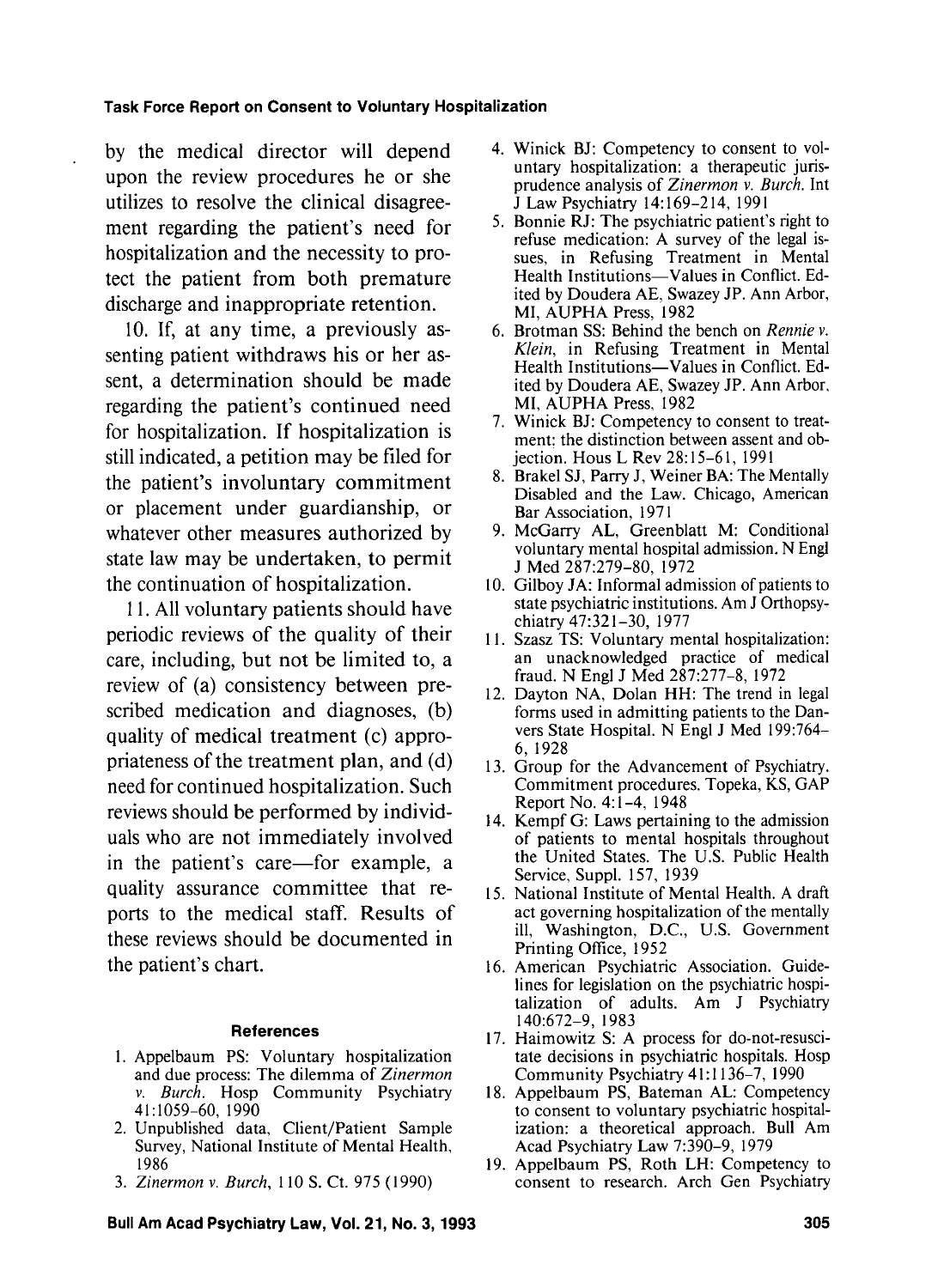39:95 1-8, 1982

- 20. Appelbaum PS, Grisso T: Assessing patients' capacities to consent to treatment. N Engl J Med 319:1635-8, 1988
- 21. Drane JF: Competency to give an informed consent: a model for making clinical assessments. JAMA 252:925-7, 1984
- 22. Meisel A, Roth LH, Lidz CW: Toward a model of the legal doctrine of informed consent. Am J Psychiatry 134:285-9, 1977
- 23. Cassileth BR, Zubkis RV, Sutton-Smith K, March V: Informed consent—why are its goals imperfectly realized? N Engl J Med 3021896-900, 1980
- 23a. Michels R: Competence to refuse treatment, in Refusing Treatment in Mental Health Institutions-Values in Conflict. Edited by Doudera AE, Swazey JP. Ann Arbor. MI, AUPHA Press, 1982
- 24. Golden JS, Johnston GD: Problems of distortion in doctor-patient communication. Psychiatry Med 1: 127-48, 1970
- 25. Jaffe R: Problems of long-term informed consent. Bull Am Acad Psychiatry Law 14:163-9, 1986
- 26. Leonard CO, Chase GA, Childs B: Genetic counseling: a consumer's view. N Engl J Med 287:433-9, 1972
- 27. McCollum AT, Schwartz AH: Pediatric research hospitalization: its meaning to parents. Pediatr Res **3:** 199-204, 1969
- 28. McKinnon **K,** Cournos F, Stanley B: **Rivers**  in practice: clinicians' assessments of patients' decision-making capacity. Hosp Community Psychiatry 40: 1 159-62, 1989
- 29. Norko MA, Billick SB, McCarrick, RG, Schwartz MA: A clinical study of competency to consent to voluntary psychiatric hospitalization. Am J Forens Psychiatry 1 1:3- 15, 1990
- 30. Robinson G, Merav A: Informed consent: Recall by patients tested postoperatively. Ann Thorac Surg 22:2O9- 12, 1976
- 31. Soskis DA: Schizophrenic and medical inpatients as informed drug consumers. Arch Gen Psychiatry 35:645-7, 1978
- 32. Soskis DA, Jaffe RL: Communicating with patients about antipsychotic drugs. Compr Psychiatry 20: 126-3 1, 1979
- 33. Stanley B, Stanley M, Lautin A, Kane J, Schwartz N: Preliminary findings on psychiatric patients as research participants: a population at risk? Am J Psychiatry 138:669-7 I, 1981
- 34. Stanley B, Guido J, Stanley M, Shortell D: The elderly patient and informed consent. JAMA 252: 1302-6, 1984
- 35. Stanley B: Informed consent in psychiatric

treatment and research, in Handbook of Forensic Psychology. Edited by Weiner I, Hess A. New York, John Wiley and Sons, 1987

- 36. President's Commission for the Study of Ethical Problems in Medicine and Biomedical and Behavioral Research: Making Health Care Decisions. Washington, DC, U.S. Government Printing Ofice, 1982
- 37. Owens H: When is voluntary commitment really voluntary? Am J Orthopsychiatry 47: 104- 10, 1977
- 38. Perr IN: The **Rennie** philosophy and treatment in the private sector, in Refusing Treatment in Mental Health Institutions-Values in Conflict. Edited by Doudera AE, Swazey JP. Ann Arbor, MI, AUPHA Press, 1982
- 39. Dabrowski S, Gerard K, Walczak S, Woronowicz B, Zakowska-Dabrowska T: Inability of patients to give valid consent to psychiatric hospitalization. Int J Law Psychiatry 1:437- 41, 1978
- 40. Olin GB, Olin HS: Informed consent to voluntary mental hospital admissions. Am J Psychiatry 132:938-4 1, 1975
- 4 1. Perr IN: "Incompetence" and consent to psychiatric treatment and hospitalization. J Leg Med 5, 1977
- 42. Gilboy JA, Schmidt JR: "Voluntary" hospitalization of the mentally ill. NW U L Rev 66:429-53, 197 1
- 43. Beck JC: Determining competency to assent to neuroleptic drug treatment. Hosp Community Psychiatry 39: 1 106-8, 1988
- 44. Epstein LC, Lasagna L: Obtaining informed consent: form or substance. Arch Intern Med 123:682-8, 1969
- 45. Grisso T, Appelbaum PS: Mentally ill and nonmentally ill patients' abilities to understand informed consent disclosures for medication: Preliminary data. Law Hum Behav l5:377-88, 199 1
- 46. Kleinman I, Schachter D, Koritar E: Informed consent and tardive dyskinesia. Am J Psychiatry 146:902-4, 1989
- 47. Lidz CW, Meisel A, Zerubavel E, *et* al: Informed Consent, New York, The Guilford Press, 1984
- 48. Munetz MR, Roth LH: Informing patients about tardive dyskinesia. Arch Gen Psychiatry 42:866-71, 1985
- 49. Riecken HW, Ravich R: Informed consent to biomedical research in Veterans Administration hospitals. JAMA 248:344-8, 1982
- 50. Roth LH, Lidz CW, Meisel A, et al: Competency to decide about treatment or research: an overview of some empirical data. Int J Law Psychiatry 5:29-50, 1982
- 5 1. Stromberg CD, Stone AA: A model state law